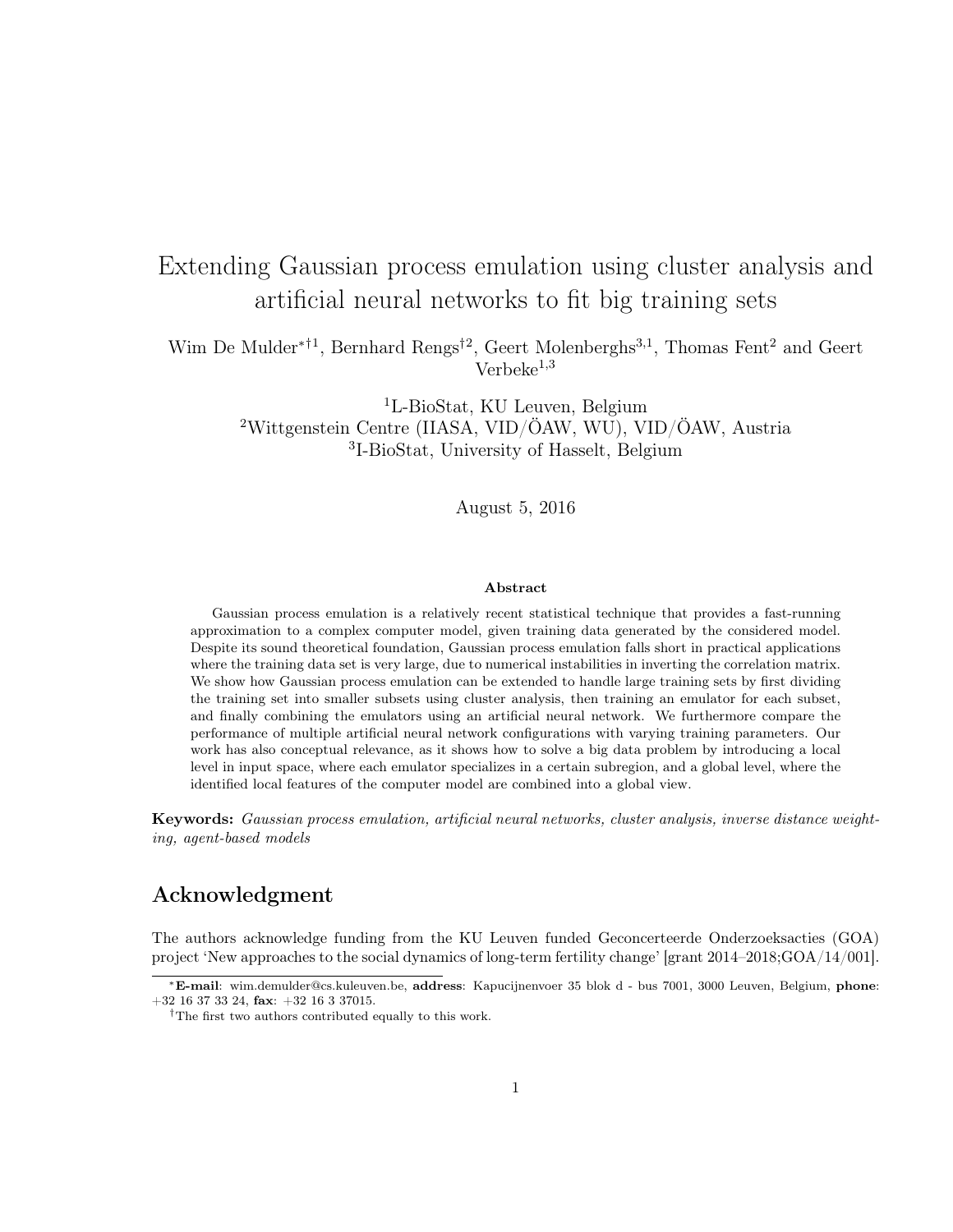### 1 Introduction

Gaussian process (GP) emulation (O'Hagan, 2006; Challenor, 2013; Kleijnen, 2014) has been developed to provide a fast-running approximation to a complex, slow-running computer model, given a training data set that has been generated by the computer model under consideration. GP emulation has several appealing characteristics: it has a rigorous mathematical foundation, it produces its output almost instantaneously (Conti and O'Hagan, 2010), and the validation and assessment of a GP emulator can be performed by sound statistical techniques (Bastos and O'Hagan, 2009). However, an important deficiency of the originally developed Gaussian process emulation method is that it cannot handle very large training sets. The reason is that the description of a GP emulator relies on the inverse of the correlation matrix having dimensions that are quadratic in the number of training data elements. Such an operation is extremely vulnerable to numerical instabilities.

The purpose of this paper is to show how GP emulation can be extended using techniques from the domains of cluster analysis and artificial neural networks, such that big training sets can be fitted. We demonstrate the applicability of our method using an agent-based model as case study, which generated a very large training data set containing over 10,000 training points. The empirical results are analyzed and compared to the performance of some simpler methods that are based on GP emulation and that we applied to the same training set in previous work.

Our method is also appealing from a conceptual point of view, as it uses a divide and conquer principle to consider the fitting problem at two different levels: a local level where local features of the computer model are identified, and a global level where the local features are integrated to provide a global view on the given model. Such an approach ensures intuitive understanding. At the same time, the described method is advanced, as it performs optimization of parameters at each level. Both levels are interconnected by using the outputs at the local level as inputs at the global level.

Our work is of high practical relevance, as we have entered the Big Data era, where the massive sample size and high dimensionality of Big Data introduce unique computational and statistical challenges (Fan et al., 2014). This does not only apply to the domain of agent-based models, where training data can be generated at almost no economical cost, but also to fields where data sets contain physical measurements. A prime example of such a field is molecular biology, where very big data sets have been collected, even though collecting measurements often comes at high financial costs. The reason for the existence of such massive molecular biology data sets is obviously that it can provide substantial benefits to society, for example to develop personalized medicine (Alyass et al., 2015). Our work might thus also be useful in other areas, such as biology, where researchers encounter the failure of methods that worked well in the past but are not accustomed to the big data sets that have come into existence very recently (Li and Chen, 2014).

### 2 Outline of the paper

In Section 3 we review the methods that play a role in our work. First, agent-based models, as we have recently developed an agent-based model which we wanted to approximate by a very fast-running surrogate model. Secondly, GP emulation that we originally intended to apply to the training set generated by our agent-based model, because of its appealing properties described above. Thirdly, cluster analysis, since it quickly turned out that GP emulation as it has been developed originally is not applicable to training sets of very large size such as ours, and a first intuitive step is then to subdivide the training set into smaller subsets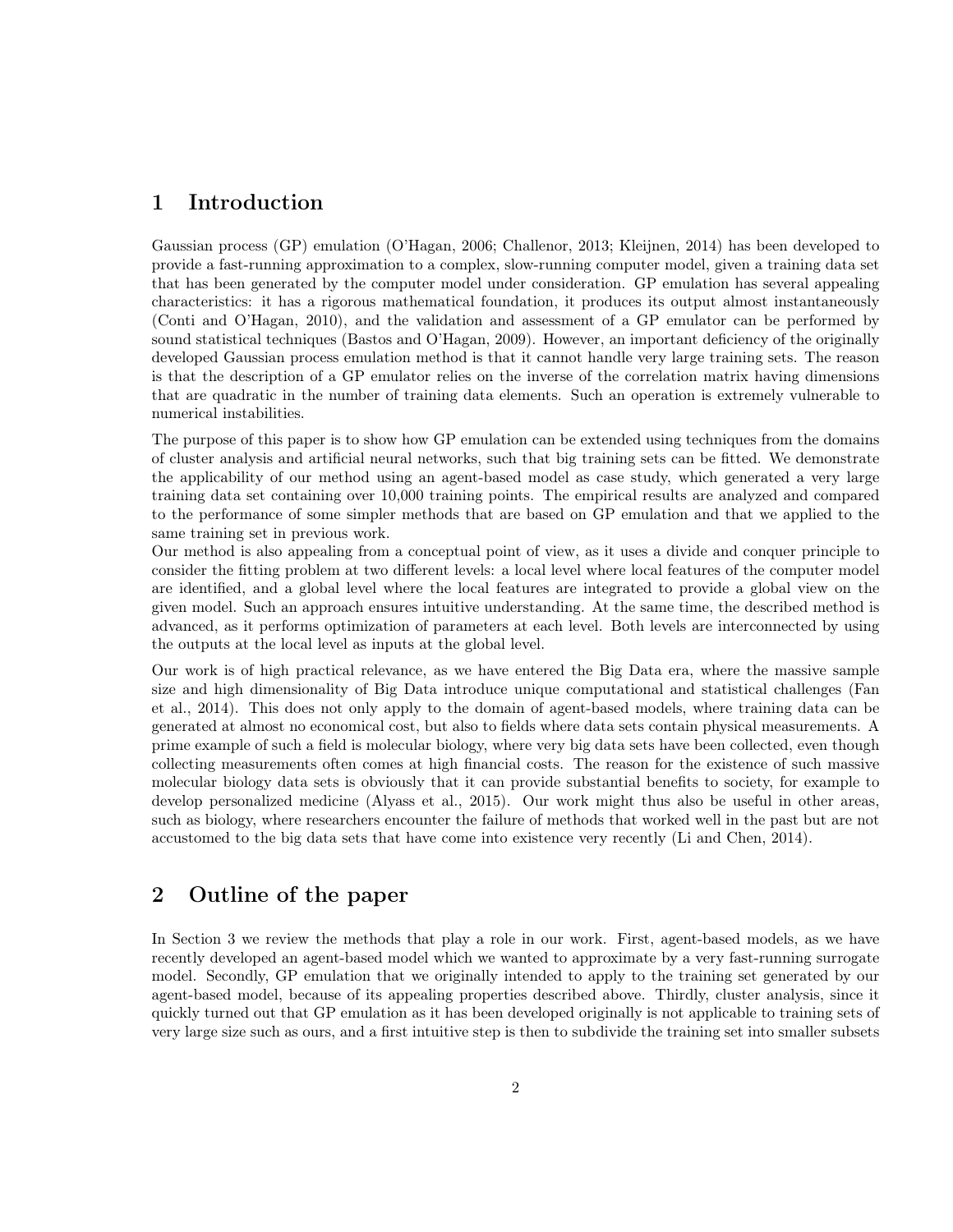using cluster analysis and to train an emulator on each subset. Fourthly, inverse distance weighting which we used in previous work to combine the outputs of the several emulators into one approximation. Results of our previous work will be used as benchmark for the simulations obtained by the method described in this paper. Finally, artificial neural networks that we use here as a more advanced method than inverse distance weighting to aggregate the outputs of the individual emulators. In Section 4 we describe the agent-based model that we have previously developed and the training data set that was generated by our agent-based model. Section 5 reviews the Gaussian process emulation methods that we have previously developed and the empirical results that we obtained on the same training set. In Section 6 we describe how Gaussian process emulation can be extended using cluster analysis and artificial neural networks to be applicable to very large training sets. Empirical results are given in Section 7. Section 8 contains a short discussion of the relevance of our work, both from an empirical point of view and from a conceptual perspective.

#### 3 Methodology

#### 3.1 Gaussian process emulation

GP emulation provides an approximation to a mapping  $\nu : \mathbb{R}^n \to \mathbb{R}^m$ . In the remainder of the paper we will assume that  $m = 1$ , which applies to our case study described below. The approximation to  $\nu$ , i.e. the emulator, is determined as follows. In the first step, it is assumed that nothing is known about  $\nu$ . The value  $\nu(\mathbf{x})$  for any **x** is then modeled as a Gaussian distribution with mean  $m(\mathbf{x}) = \sum_{i=1}^{q} \beta_i h_i(\mathbf{x})$ , where  $\beta_i$  are unknown coefficients and where  $h_i$  represent linear regression functions. The covariance between  $\nu(\mathbf{x})$  and  $\nu(\mathbf{x}')$  is modeled as  $Cov(\nu(\mathbf{x}), \nu(\mathbf{x}') | \sigma^2) = \sigma^2 c(\mathbf{x}, \mathbf{x}'),$  where  $\sigma^2$  denotes a constant variance parameter and where  $c(\mathbf{x}, \mathbf{x}')$  denotes a function that models the correlation between  $\nu(\mathbf{x})$  and  $\nu(\mathbf{x}')$ . We adopt the most common choice for c:

$$
c(\mathbf{x}, \mathbf{x}') = \exp\left[-\sum_{i} \left( (x_i - x'_i)/\delta_i \right)^2\right]
$$
 (1)

with  $x_i$  and  $x'_i$  the *i*th component of **x** and **x'** resp., and where the  $\delta_i$  represent parameters that can be optimized via maximum likelihood (Andrianakis and Challenor, 1999). In the second step, training data  $(\mathbf{x}_1, \nu(\mathbf{x}_1)), \ldots, (\mathbf{x}_n, \nu(\mathbf{x}_n))$  are used to update the Gaussian distributions to Student's t-distributions via a Bayesian analysis. The mean of the Student's t-distribution in x is then considered the best approximation to  $\nu(\mathbf{x})$ . Therefore, we refer to this mean as  $\hat{\nu}(\mathbf{x})$ . It is given by

$$
\hat{\nu}(\mathbf{x}) = m(\mathbf{x}) + U^T(\mathbf{x})A^{-1}([\nu(\mathbf{x}_1), \dots, \nu(\mathbf{x}_n)]^T - H\boldsymbol{\beta})
$$

with  $\boldsymbol{\beta} = (\beta_1, \ldots, \beta_q)^T$  and with H a matrix having  $h_j(\mathbf{x}_i)$  as element on the *i*th row and the *j*th column. Furthermore,  $U(\mathbf{x})$  contains the correlations, as given by (1), between x and each of the training data points  $\mathbf{x}_i$ , while A denotes the correlation matrix, containing the correlations between  $\mathbf{x}_i$  and  $\mathbf{x}_j$  for  $i, j = 1, \ldots, n$ . A crucial entity in the above expression is  $A^{-1}$ , the inverse of the correlation matrix. We found that the inversion operation for our very large training data set, described in Section 4 below, is computationally intractable. We resolved this by dividing the training data set into smaller subsets using cluster analysis (a methodology that is briefly reviewed in Section 3.4) and then training an emulator for each small subset. Approximations generated by these emulators are then combined into a final, unique approximation using an artificial neural network, as we describe in Section 6. Values for the  $\beta_i$  and for  $\sigma^2$  can be determined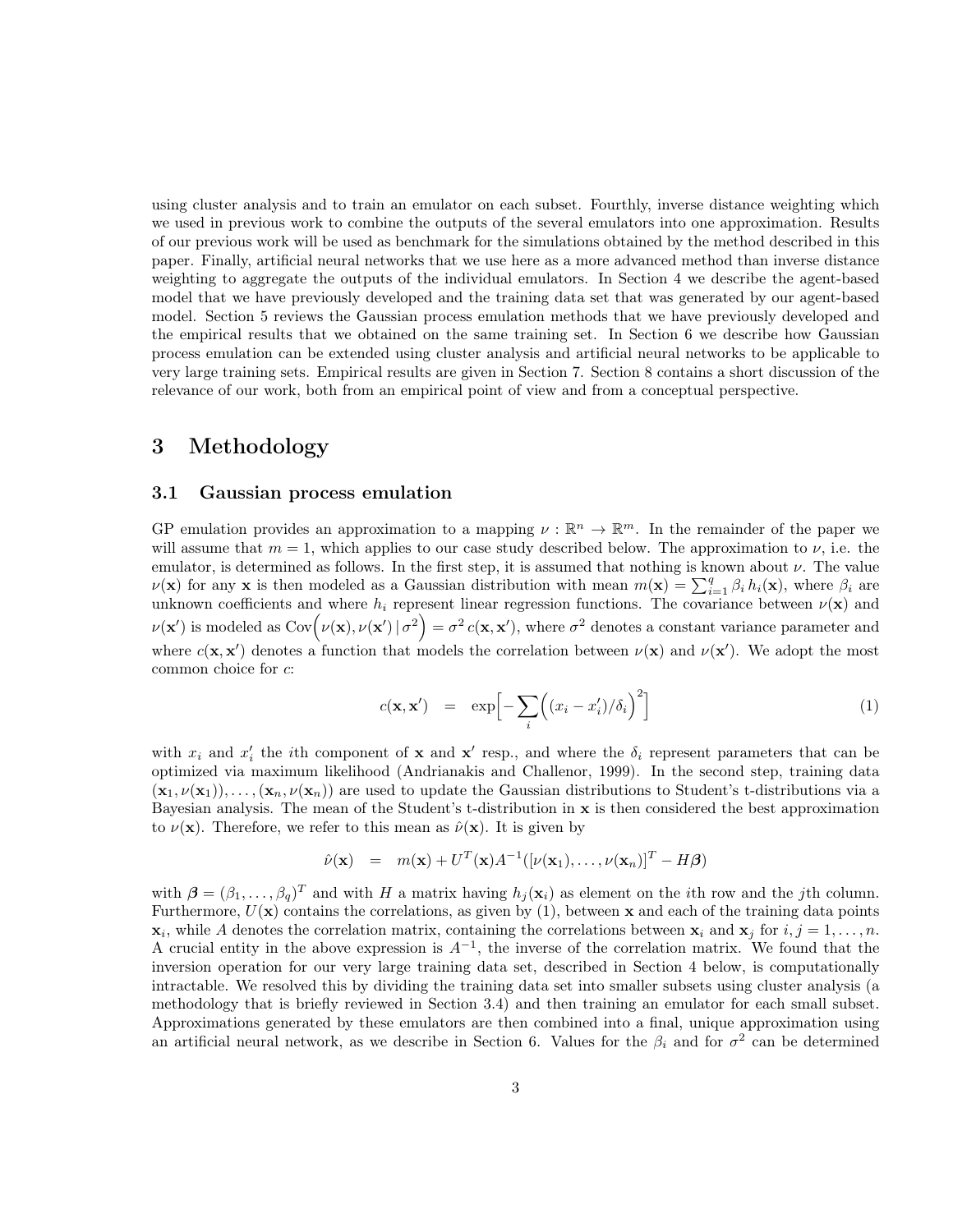analytically (O'Hagan, 2006). The cited work is also a useful reference for a more detailed account on GP emulation.

#### 3.2 Artificial neural networks

An artificial neural network (ANN) is a computational model that resembles the structure and working of the human brain, in the sense that complexity arises from the cooperation between otherwise simple units, also called neurons. In this paper we will restrict to feed-forward ANN, which contain no feedback loops. Such an ANN can be used to approximate a mapping  $\nu : \mathbb{R}^n \to \mathbb{R}$ , given training data  $(\mathbf{x}_1, \nu(\mathbf{x}_1)), \ldots, (\mathbf{x}_n, \nu(\mathbf{x}_n)).$ In the single-layer case, the approximation is modeled as

$$
\hat{\nu}(\mathbf{x}) = g_2 \left[ \sum_{j=0}^{M} w_j^2 g_1 \left( \sum_{i=0}^{n} w_{ji}^1 x_i \right) \right] \tag{2}
$$

where the  $w_{ji}^1$  and  $w_{kj}^2$  are parameters, and where  $g_1$  and  $g_2$  are user-chosen so-called activation functions. A typical choice is the logistic activation function, given by  $g(z) = 1/(1 + e^{-z})$ . An extra input component  $x_0$  is introduced that has a fixed value  $x_0 = 1$ , to allow that the linear combination  $\sum_{i=0}^{n} w_{ji}^1$  is shifted by an amount  $w_{j0}^1$ . A substantial number of algorithms exist to determine the parameters  $w_{ji}^1$  and  $w_{kj}^2$ as solutions to a sum-of-squares error function, a popular one being backpropagation (Bishop, 1996). The above formulation is referred to as the single-hidden-layer case, because there is only one set of parameters that is used in a linear combination of non input component values, namely the  $w_{kj}^2$ . We will also consider the two-hidden-layer case, which can be represented as

$$
\hat{\nu}(\mathbf{x}) = g_3 \left( \sum_{k=0}^{M_2} w_k^3 g_2 \left[ \sum_{j=0}^{M_1} w_{kj}^2 g_1 \left( \sum_{i=0}^n w_{ji}^1 x_i \right) \right] \right) \tag{3}
$$

Although heuristic methods exist to determine the number of parameters, given by  $M$  in the single-hiddenlayer case (2) or by  $M_1$  and  $M_2$  in the two-hidden-layer case (3), see (Panchal and Panchal, 2014), it is good practice to try several values for M or  $M_1$  and  $M_2$ , and to choose the number that results in the best performance according to a chosen evaluation criterion.

#### 3.3 Inverse distance weighting

Inverse distance weighting (IDW) is an approximation method in a metric space setting, originally developed by Shepard in the context of spatial analysis and geographic information systems (Shepard, 1968). IDW approximates the unknown value of  $\nu$  in a given point **x** as:

$$
\hat{\nu}(\mathbf{x}) = \sum_{i=1}^{n} \frac{w_i(\mathbf{x})}{\sum_{j=1}^{n} w_j(\mathbf{x})} \nu(\mathbf{x}_i) \quad \text{if } d(\mathbf{z}, \mathbf{z}_i) \neq 0 \ \forall i
$$
\n(4)

$$
= \nu(\mathbf{x}_i) \qquad \qquad \text{otherwise} \tag{5}
$$

with  $w_i(\mathbf{x}) = 1/d(\mathbf{x}, \mathbf{x}_i)^\alpha$ , where d is any metric and where  $\alpha$  is a constant larger than zero.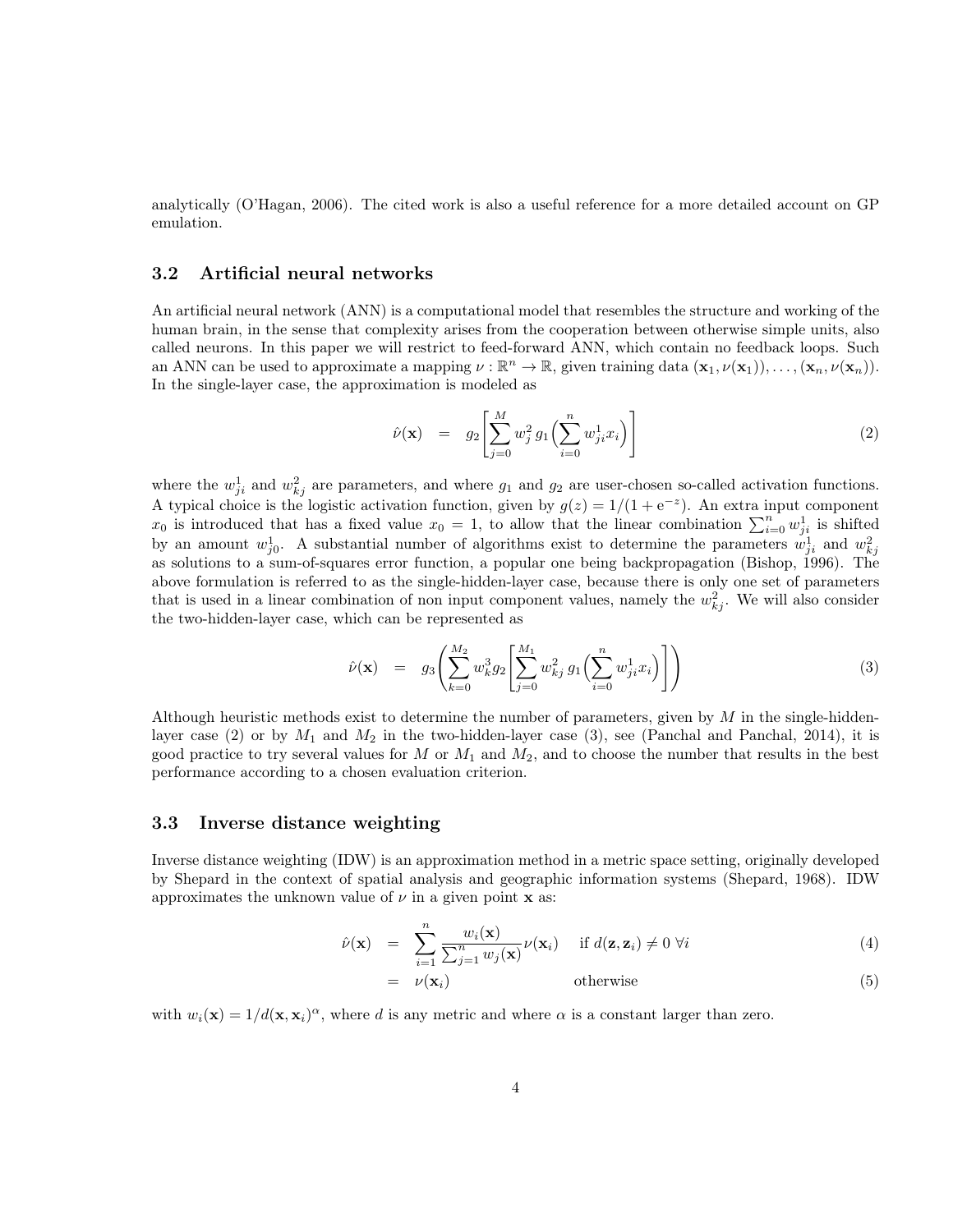#### 3.4 Cluster analysis

Cluster analysis is the unsupervised partitioning of a data set into groups, also called clusters, such that data elements that are member of the same group have a higher similarity than data elements that are member of different groups (Jain et al., 1999). Similarity is typically expressed in terms of a user-defined distance measure, such as the commonly used Euclidean distance. Arguably the best known clustering algorithm is k-means (Jain et al., 1999), an iterative algorithm that not only determines clusters but also centers for the obtained clusters.

In previous work, we have applied k-means for two purposes. First, we intended to use GP emulation to approximate our ABM, but due to the very large size of our training data set and the related instabilities in inverting the correlation matrix, direct application of GP emulation turned out to be infeasible. Thus we applied cluster analysis, thereby creating smaller training data sets, each of them being a subset of the original training data set. A separate emulator was then trained with each of these small data sets. Secondly, the number of clusters that was determined with k-means gave at once a suitable number of basis functions in our RBFN and the cluster centers were used as the centers of the basis functions. The results of the performed cluster analysis are outlined below.

#### 3.5 Agent-based models

An agent-based model (ABM) is a computational model that simulates the behavior and interactions of a multitude of heterogeneous autonomous agents. A key feature is that population level phenomena are studied by explicitly modeling the interactions of the individuals in these populations (Gilbert, 2007; Macal and North, 2010; Macal, 2016). The systems that emerge from such interactions are often complex and might show regularities that were not expected by researchers in the field who solely relied on their background knowledge about the characteristics of the lower-level entities to make predictions about the higher-level phenomena. ABMs are especially popular among sociologists who model social life as interactions among heterogeneous adaptive agents who influence one another in response to the influence they receive (Billari and Prskawetz, 2003; Billari et al., 2006).

### 4 Description of our agent-based model and the training data set

The decision about having children has manyfold impacts on the individual life course and, consequently, diverse issues are taken into consideration. Besides the economic situation, economic insecurity (Modena et al., 2014), family policies and gender policies (Baizan et al., 2016), childbearing decisions are usually taken under the influence of friends and relatives (Bernardi and Klärner, 2014; Balbo and Barban, 2014). Since ABMs offer a wide range of possibilities to consider the influence of social networks on individual decisions (Klabunde and Willekens, 2016) the process of taking a childbearing decision and actually giving birth is well-suited for applying ABMs.

In previous work, we developed an agent-based model to analyze the effectiveness of family policies under different assumptions regarding the social structure of a society (Fent et al., 2013). The agents represent the female partner in a household. They are heterogeneous with respect to age, household budget, parity, and intended fertility. A network of mutual links connects the agents to a small subset of the population to exchange fertility preferences. The agents are endowed with a certain amount of time and money which they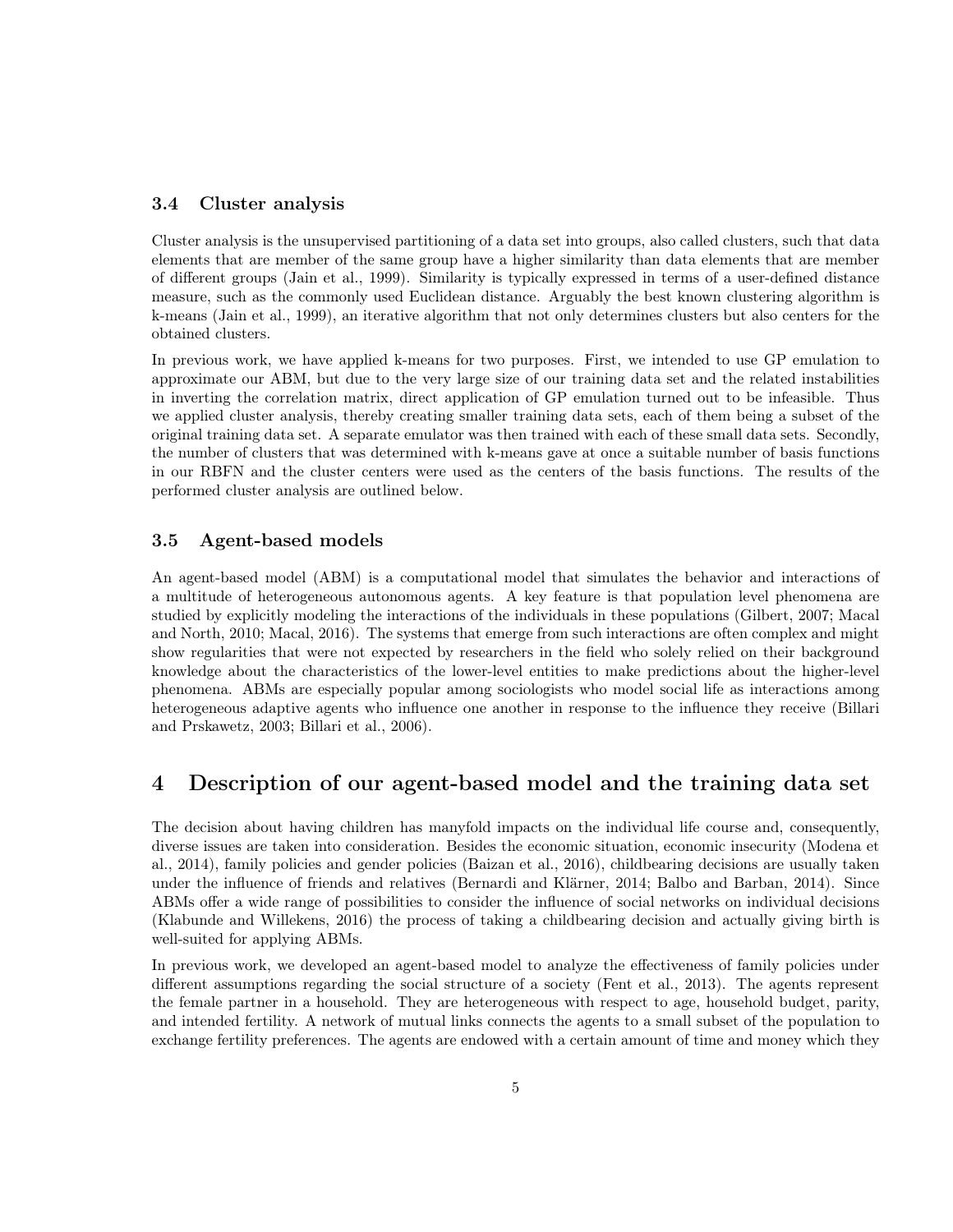allocate to satisfy their own and their children's needs. We considered two components of family policies: 1. the policy maker provides a fixed amount of money or monetary equivalent per child to each household and 2. a monetary or non-monetary benefit proportional to the household income is received by the household. The output on the aggregate level that is produced by the ABM consists of the cohort fertility, the intended fertility and the fertility gap. The inputs include the level of fixed and income dependent family allowances, denoted by  $b^f$  and  $b^v$ , and parameters that determine the social structure of a society, such as a measure for the agents' level of homophily  $\alpha$ , and the strength of positive and negative social influence, denoted by  $pr_3$ and  $pr_4$  resp. The results of the application of our ABM and the related sociological findings can be found in the cited work.

We generated a training data set by applying our ABM to varying values for the input variables  $b^f, b^v, \alpha, pr_3$ and  $p_4$ , a selection of the larger amount of variables in our ABM. These five variables were found to have the largest influence on the outcomes. On the output side we restrict attention to one variable, namely cohort fertility. The ABM was applied to 10,732 vectors in the input domain, which gives a very large training data set. A test data set containing 500 input-output pairs was generated to evaluate the performance of several approximation methods.

### 5 Previous work

In previous work, we have applied several approximation methods to the training data set described above (De Mulder et al., 2015). We will use the results of these applications to evaluate the performance of our ANN based method, described in Section 6. To make this paper self-contained, we briefly review the methods that were applied and the results that were obtained.

#### 5.1 Previous methods

Originally we intended to use GP emulation to fit the generated training data set. However, due to its very large size this was impossible, since the inverse of the correlation matrix is a crucial entity in the formulation of the approximation and it was intractable to compute this inverse (in fact, it was even impossible to store the correlation matrix in computer memory). Therefore, we applied the k-means cluster analysis algorithm (Jain et al., 1999) to subdivide the training set into 34 subsets and we trained a separate emulator on each subset. Our previous work showed that with this number of clusters there is an appropriate balance between the desire to avoid numerical instabilities in inverting the correlation matrices (implying a large number of clusters) and the desire to have a large number of points in each subset to provide each emulator with enough training examples (implying a small number of clusters). The implemented methods then differ in the way the outputs of the emulators are combined into one final output.

The first six methods only use the outputs of the k closest emulators with  $k \in \{1, 2, 3\}$ . The term closest requires the definition of a metric. We consider two metrics: the distance  $d(\mathbf{x}, E_i)$  from an input point x to the ith emulator is either defined as the Euclidean distance from x to the center of the ith cluster or as the minimum of all Euclidean distances from  $x$  to each of the training data points belonging to the *i*th cluster. We refer to the first metric as the center metric and to the second one as the minimum metric. The outputs are then combined using IDW as follows: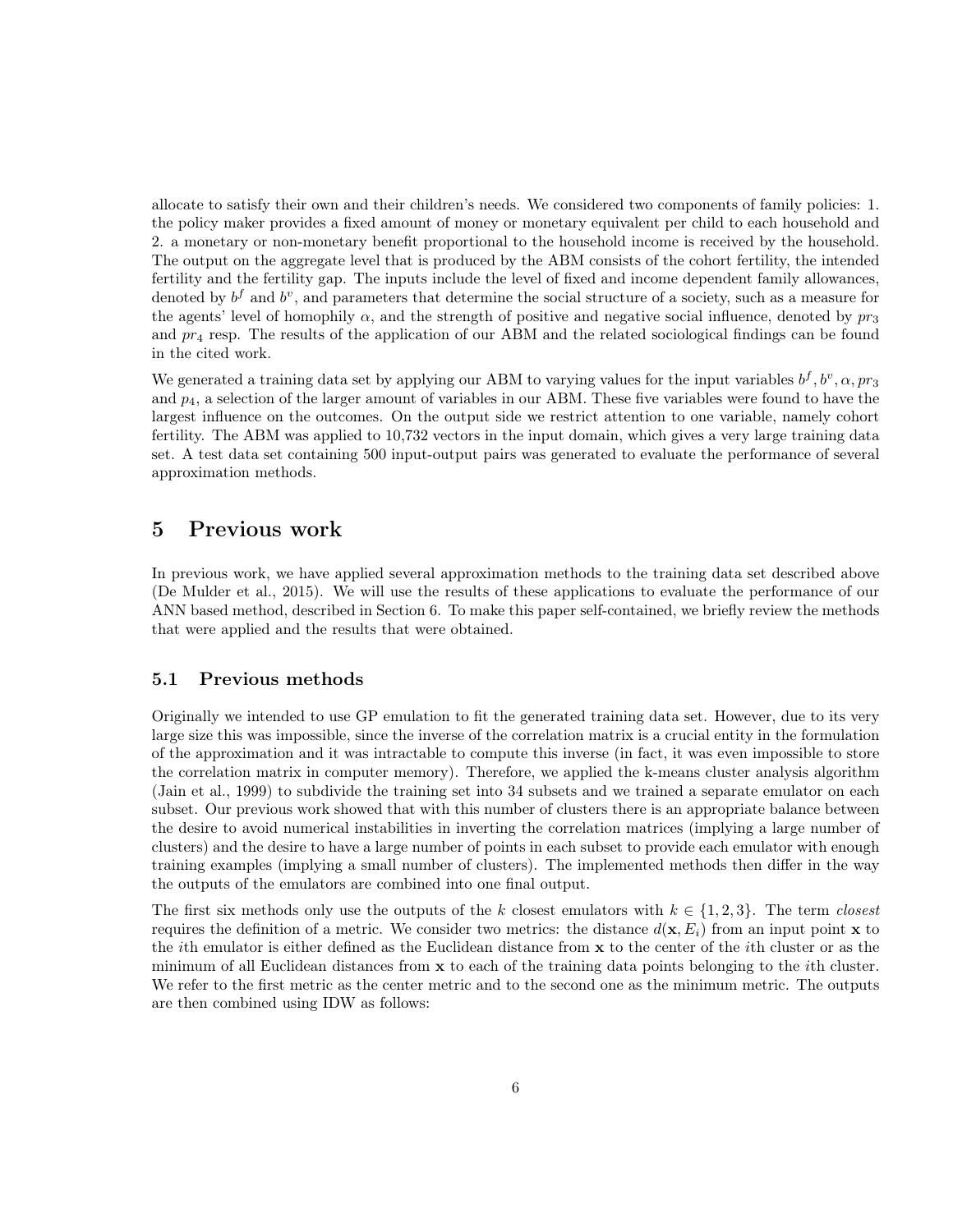$$
\hat{\nu}(\mathbf{x}) = \sum_{i=1}^{k} \frac{1/d(\mathbf{x}, E_i)}{\sum_{j=1}^{n} 1/d(\mathbf{x}, E_j)} \hat{\nu}_{E_i}(\mathbf{x}) \quad \text{if } d(\mathbf{x}, E_i) \neq 0 \ \forall i
$$
\n(6)

$$
\hat{\nu}_{E_i}(\mathbf{x})\tag{7}
$$

with  $E_1, \ldots, E_k$  the k closest emulators to the given input point **x** and where  $\hat{\nu}_{E_i}(\mathbf{x})$  refers to the approximation of the output in x provided by the *i*th closest emulator, as given by (2). Since  $k \in \{1, 2, 3\}$  and since d either refers to the center metric or the minimum metric, this formulation indeed results in six possible implementations.

We also implemented a method where the output of each emulator is taken into account. The formulation is the same as  $(6)-(7)$  with  $k = 34$  and where we have chosen d as the center metric.

#### 5.2 Previous results

The seven methods described above are evaluated using the test data set. Given a test input point x with corresponding true output  $\nu(\mathbf{x})$  and an approximation  $\hat{\nu}(\mathbf{x})$  produced by one of the seven methods, we can evaluate the quality of the approximation as the relative difference between  $\nu(\mathbf{x})$  and  $\hat{\nu}(\mathbf{x})$  as follows:

$$
RD(\mathbf{x}) = \left| \frac{\hat{\nu}(\mathbf{x}) - \nu(\mathbf{x})}{1/2(\hat{\nu}(\mathbf{x}) + \nu(\mathbf{x}))} \right|
$$

The average relative difference for a particular method, denoted ARD, is then the average of  $RD(\mathbf{x})$  over all test points x. The results we obtained for the seven methods are given in Table 1.

| Method             | Description                                | $\bf A RD$ |
|--------------------|--------------------------------------------|------------|
| $E_{1-min}$        | closest emulator, minimum distance         | 0.14       |
| $E_{1 \text{cen}}$ | closest emulator, center distance          | 0.17       |
| $E_{2,min}$        | 2 closest emulators, minimum metric        | 0.21       |
| $E_{2 \text{cen}}$ | 2 closest emulators, center metric         | 0.23       |
| $E_{3-min}$        | $3$ closest emulators, minimum metric $\,$ | 0.24       |
| $E_{3\quadcen}$    | 3 closest emulators, center metric         | 0.26       |
| $E_{34}$ cen       | all emulators, center metric               | 0.29       |

Table 1: Previous methods and results

### 6 Description of ANN based method

 $=$ 

The basic principles of all previous methods are similar: split the training data set into subsets using cluster analysis, apply GP emulation to each subset, and aggregate the produced outputs into a final output using IDW. IDW is a simple method that approximates an unknown output as a convex combination of known outputs. Its simplicity follows mainly from the fact that no optimization principle is involved. A research question of high practical relevance is whether a more complex aggregation of the outputs, taking into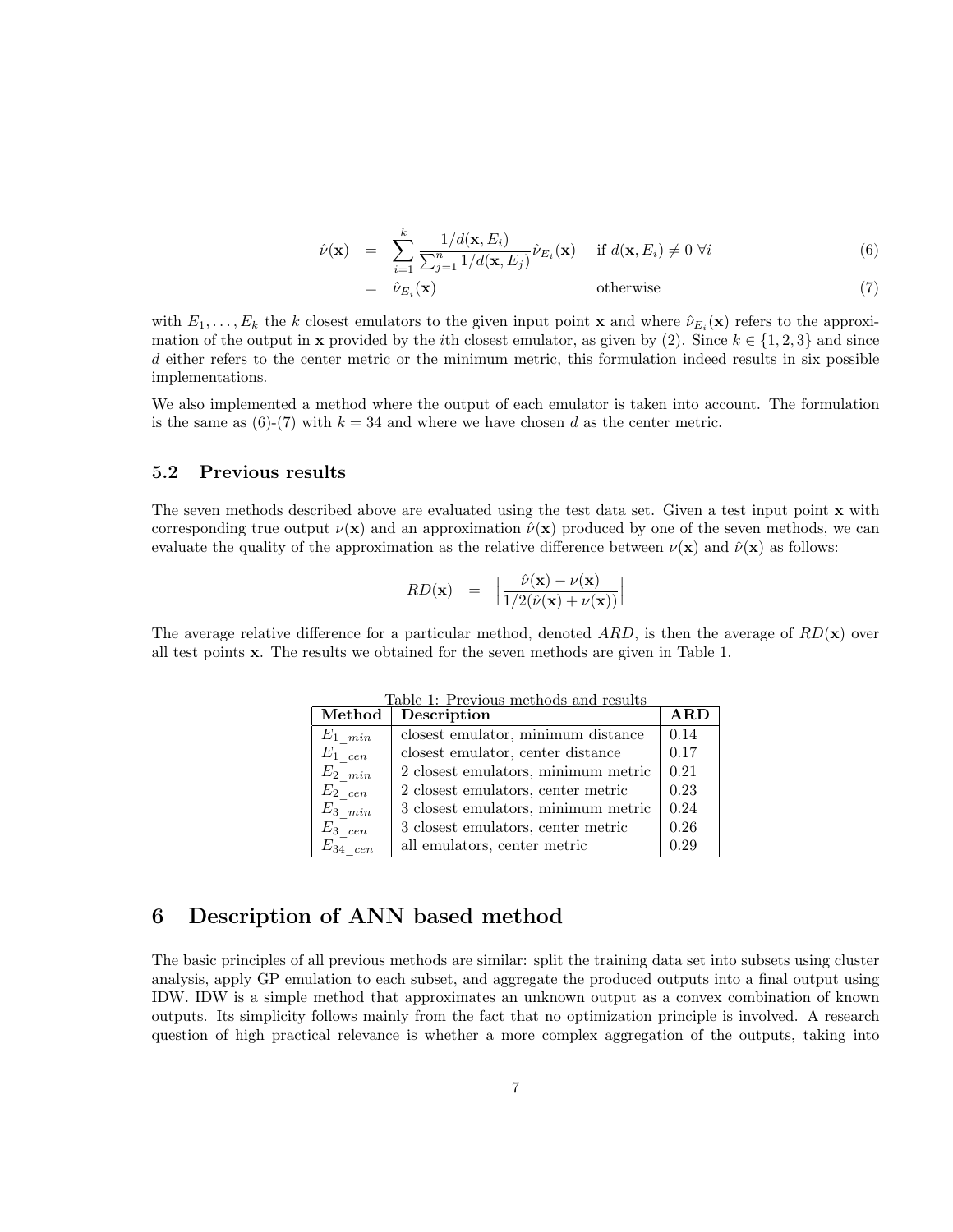account an (in all probability) increase in computation time, can result in a substantial closer fit. To answer this research question, we employ ANN, a method that is certainly much more advanced than IDW.

We perform simulations with many ANN architectures, single hidden layer as well as double hidden layer. The training data set for each ANN consists of elements of the following form:

$$
((\hat{\nu}_{E_1}(\mathbf{x}_j),\ldots,\hat{\nu}_{E_{34}}(\mathbf{x}_j)),\nu(\mathbf{x}_j))
$$

where  $x_i$  is the input point of the jth element from the training data set generated by the ABM, where  $\hat{\nu}_{E_i}(\mathbf{x}_j)$  refers to the approximation of the *i*th emulator for the output in  $\mathbf{x}_j$  and with  $\nu(\mathbf{x}_j)$  the output of our ABM in  $x_j$ . In other words, the outputs of the emulators are given as inputs to an ANN and the single output of the latter is then used as approximation to the output in x.

As algorithm to determine the parameters we used resilient backpropagation with weight backtracking (Riedmiller and Braun H, 1993). The activation function was chosen as the logistic function. Different architectures are then obtained by varying the threshold  $\theta$  (i.e. a numeric value specifying the threshold for the partial derivatives of the error function as stopping criteria), the number of hidden layers (i.e. single-hiddenlayer or double-hidden-layer) and the number of hidden neurons (i.e. either  $M$  in the single-hidden-layer case, or  $M_1$  and  $M_2$  in the double-hidden-layer case). We compare architectures with even and odd numbers of hidden neurons ranging from very small numbers up to two thirds of the number of inputs; ( $M \in$  $\{5, 8, 11, 14, 17, 20, 23\}$  in the one-hidden-layer case and  $(M_1, M_2) \in \{(3, 2), (5, 3), (7, 4), (9, 5), (11, 6), (13, 7),$ (15, 8)} in the two-hidden-layer case. Furthermore, we compare a number of different thresholds starting at  $\theta = 0.05$  increasing in steps of 0.025 up to  $\theta = 0.5$ , then increasing with bigger steps of 0.125 up to  $\theta = 5$ . We trained and evaluated more ANNs in the former range of  $\theta$ , as preliminary calculations showed that approx. computation time varies greatly it.

Implementation was performed in R with the neuralnet package (Günther and Fritsch, 2010). For each architecture 10 repetitions were performed, meaning that 10 ANNs were trained with the specified architecture for different values of the parameters. In total we implemented 770 different architectures, although for 17 of them none of the 10 repetitions converged. For the other architectures, in case that multiple repetitions converged successfully, we selected that repetition, which had the highest actual error (reached threshold) so that results would as closely as possible reflect performance of the associated  $\theta$ . We thus evaluated 753 of 7280 successfully trained ANNs, each having a different architecture. A table describing the different architectures with information on approximate training duration, mean training steps, how many repetitions converged as well as performance, can be found in the Extended Appendix and in condensed form in the Appendix.

### 7 Results

To summarize the results found in the Appendix, Fig. 1 shows a histogram of the ARDs. As training the networks involved random initial values for the connection weights, training progress and predictive performance of networks with very similar or even identical architecture is stochastic and may vary to some degree. The histogram nevertheless clearly shows that the ANN based method performs much better than the IDW based methods that were previously implemented. Furthermore, only a single ANN's ARD was higher than the ARD of the best IDW based result  $(0.14)$  while the ARD of 99% of all evaluated ANNs was below 0.12, while the vast majority of ANNs of all architectures performed much better. The best ARD was 0.08, while the mean was 0.093, with the median being even slightly better at 0.092.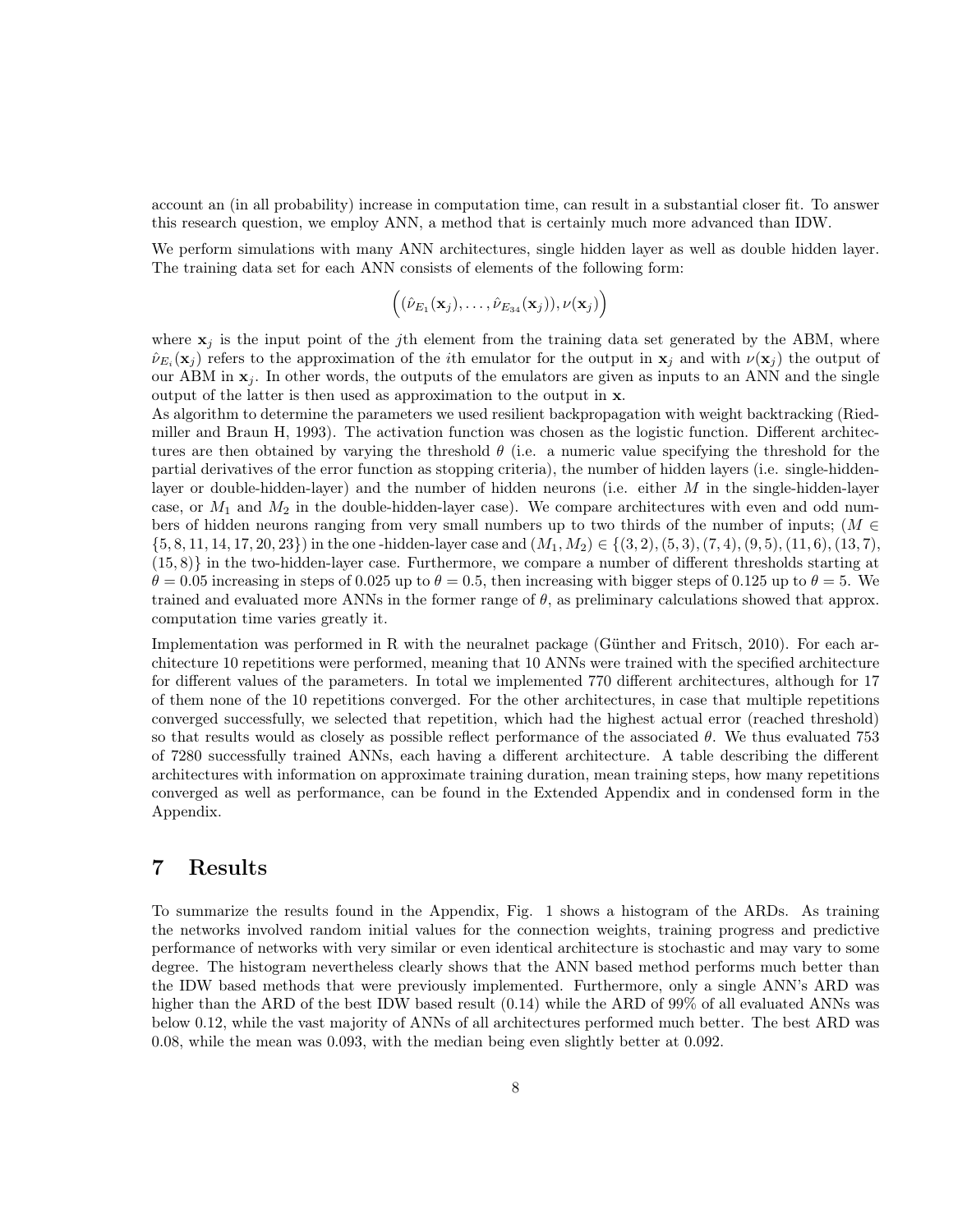

Figure 1: ARD of the ANN based methods

#### 7.1 Computation Time of ANN based methods

As mentioned before, we consider ANN methodology to be more advanced and computationally intensive than other methods, e.g. IDW. As the potentially very time consuming part of employing ANNs is training the network, we investigated the influence of different architectures on training time and predictive performance. For a given maximum possible number of training steps  $(1e + 05)$ , repetitions (10), algorithm, error and activation functions, the chosen threshold  $\theta$  obviously has a very strong impact on convergence and computation time. As can be seen in Fig. 2, approximate computation time (given in days) is very high for very low  $\theta$ , but decreases quickly with higher values of  $\theta$ . Furthermore, when comparing training time of architectures with the same  $\theta$  value, ANNs with two hidden layers converge faster and fail to converge less often than ANNs with one hidden layer (93% of one hidden layer ANNs and 96% of the two hidden layer ANNs converged. For architectures with  $\theta > 0.1$  at least one repetition of every parameter combination converged, whereas for smaller values the two-hidden-layer configurations converged more often than the one-hidden-layer configurations. For  $\theta = 0.05$  none and for  $\theta = 0.075$  only 3% of the repetitions of single-hidden-layer configurations converged, whereas  $31\%$  and  $53\%$  respectively of the repetitions of twohidden-layer configurations converged. Preliminary calculations showed that ANNs with  $\theta$  < 0.05 would not converge with our data, even when increasing the maximum possible number of training steps  $(1e + 06,$  $1e + 07$  or increasing the number of hidden neurons.

Furthermore, 96.4% of ANNs with two hidden layers needed less computation time (on average only 54.1% of the time) than ANNs with the same total number of hidden neurons, which were arranged in one hidden layer but otherwise trained with the same parameters. One reason that ANNs with two hidden layers need less computation time than those with a single hidden layer with the same number of hidden nodes (when the number of hidden neurons is smaller than the number of inputs) is that they have less connections and thus weights to be trained. The other reason is that those with two hidden layers on average need fewer training steps for most configurations as can be seen in Table 2 (standard deviation is high due to the training threshold and partially due to initial random values of weights). The exception are ANNs with very low numbers of hidden neurons, i.e.  $M=5$  and  $(M_1=3,M_2=2)$  where the two hidden layer configurations need more steps to converge than the one hidden layer configuration, as they seem to be almost too simple to cope with the complexity of our data (we could not successfully train ANNs with fewer hidden neurons in preliminary calculations. This seems to be confirmed by the fact that the ratio of convergence of the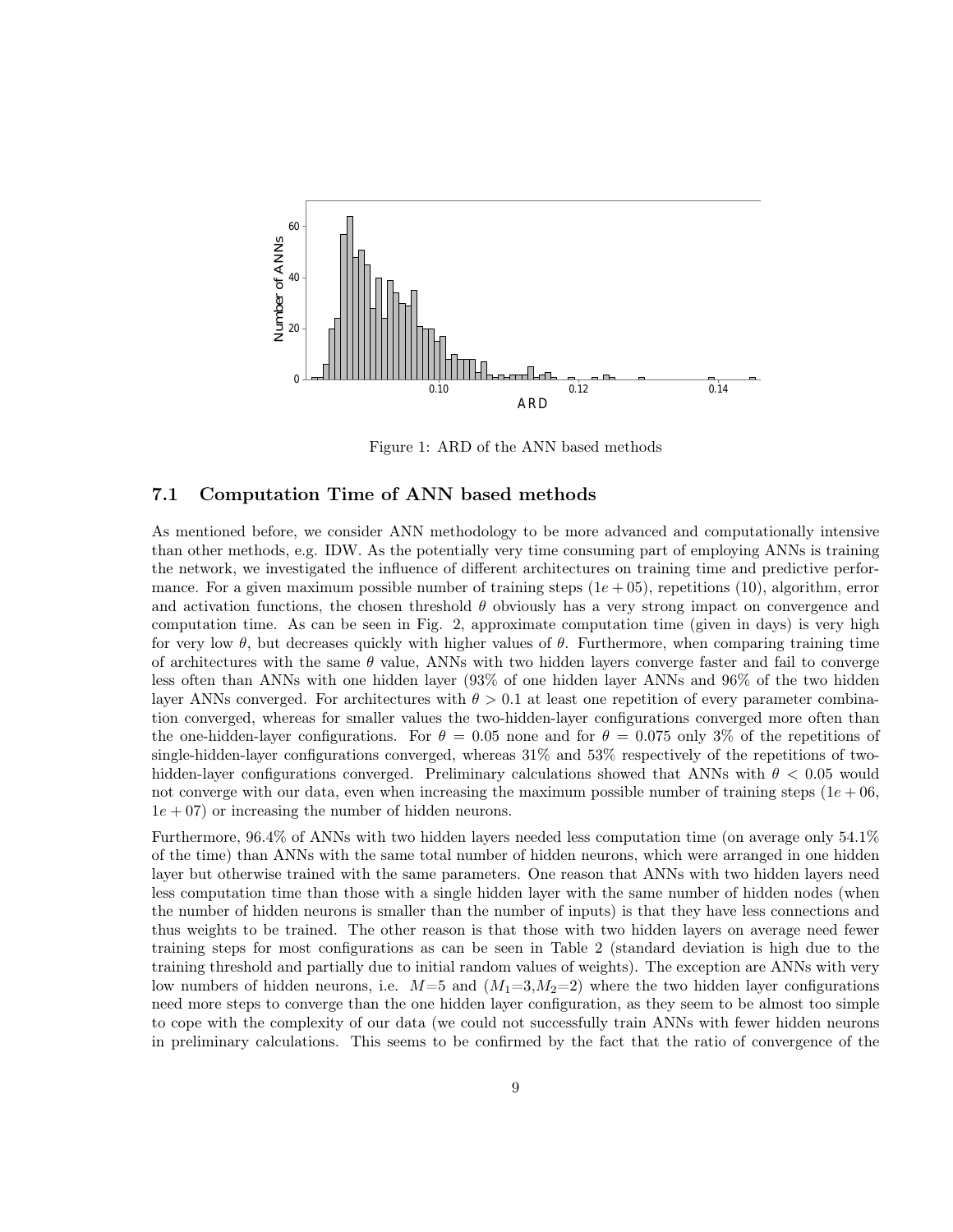

Figure 2: Computation time of different ANN architectures by number of hidden layers

 $(M_1=3,M_2=2)$  configuration is still below 100% for very high thresholds (up to  $\theta = 4.5$ ), whereas all other architectures converged in 100% of our training cases with  $\theta > 1$ .

| Hidden   |        | Number of hidden neurons |        |        |        |        |        |  |  |
|----------|--------|--------------------------|--------|--------|--------|--------|--------|--|--|
| layers   |        |                          | 11     | 14     | 17     | 20     | 23     |  |  |
|          | 25.7   | 21.8                     | 18.0   | 16.2   | 16.7   | 15.7   | 16.1   |  |  |
|          | (32.2) | (30.3)                   | (26.7) | (24.4) | (26.8) | (25.2) | (25.6) |  |  |
| $\bf{2}$ | 29.1   | 14.9                     | 10.9   | 8.7    | 7.4    | 6.9    | 6.6    |  |  |
|          | (32.7) | (23.9)                   | (19.8) | (16.9) | (15.4) | (14.0) | (14.8) |  |  |

Table 2: Necessary training steps (in thousands) of ANNs

In Table 3 we can see that ANNs with high numbers of hidden neurons take longer to train than those with lower numbers of neurons. Even though there are less steps needed, there are more weights to be trained in each step.

| Table 0. Tripproximate training duration (in days) or Trivities |         |                          |         |         |         |         |         |  |
|-----------------------------------------------------------------|---------|--------------------------|---------|---------|---------|---------|---------|--|
| Hidden                                                          |         | Number of hidden neurons |         |         |         |         |         |  |
| lavers                                                          | 5       |                          |         | 14      | 17      | 20      | 23      |  |
|                                                                 | 0.032   | 0.038                    | 0.047   | 0.042   | 0.067   | 0.051   | 0.081   |  |
|                                                                 | (0.039) | (0.056)                  | (0.069) | (0.067) | (0.111) | (0.083) | (0.133) |  |
| $\bf{2}$                                                        | 0.021   | 0.025                    | 0.026   | 0.026   | 0.027   | 0.031   | 0.031   |  |
|                                                                 | (0.022) | (0.041)                  | (0.049) | (0.051) | (0.055) | (0.062) | (0.063) |  |

Table 3: Approximate training duration (in days) of ANNs

#### 7.2 Performance of ANN based methods

As can be seen in Fig. 3 performance of ANNs was lower (higher ARD) for those architectures with higher thresholds. Interestingly, we did not find an indication for overfitting of ANNs trained with very low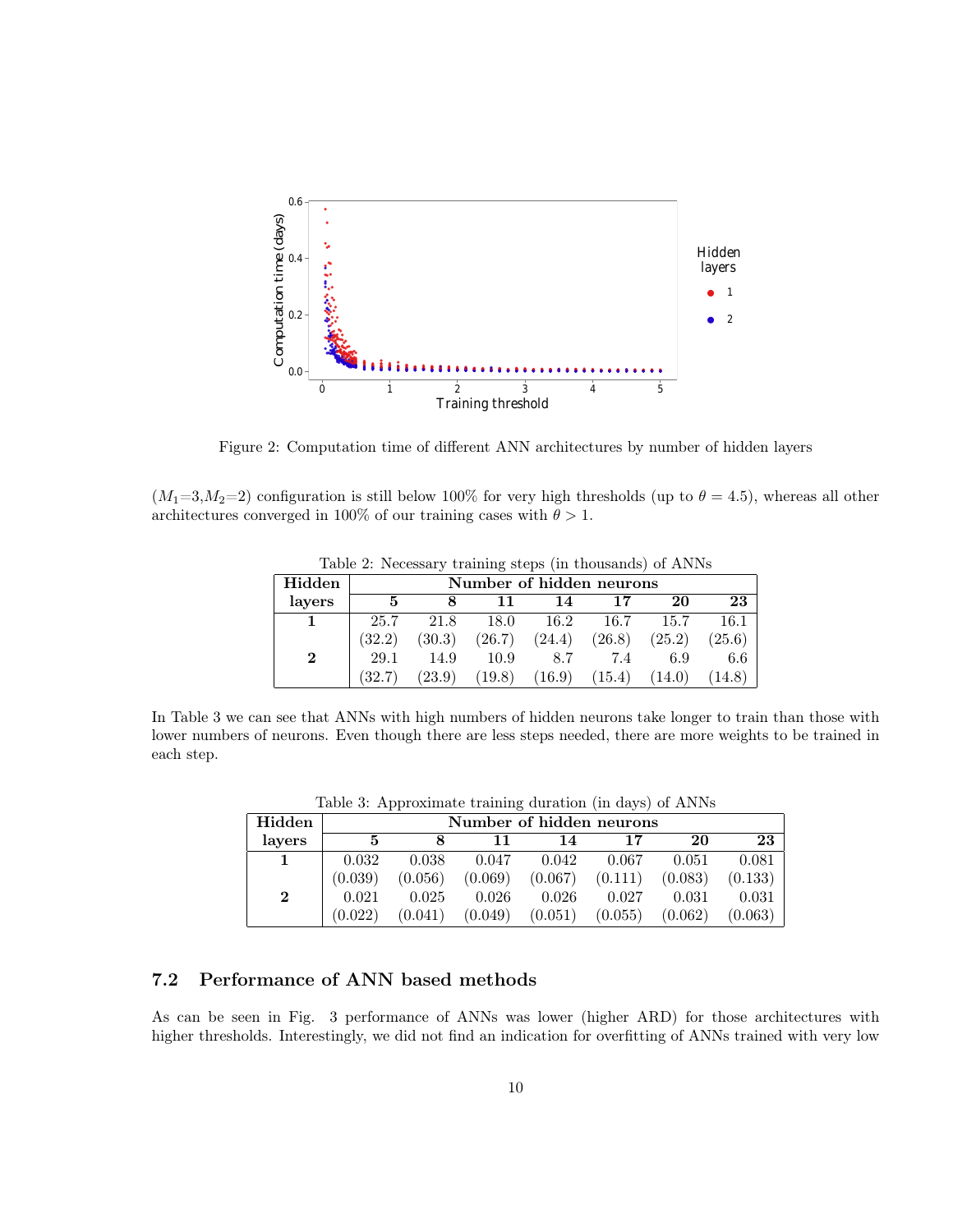thresholds as these performed similarly well than those with higher thresholds. As indicated before, ANNs with lower thresholds, that might be prone to overfitting would not converge during preliminary calculations in the first place. Furthermore, even though performance decreased for higher thresholds, computation time decreased much quicker than performance decreased.



Figure 3: ARD of different ANN architectures by number of hidden layers

As shown before, ANNs with two hidden layers needed considerably less computation time, while their performance was comparable. Table 4 shows that ANNs with two hidden layers performed better mainly for higher numbers of hidden neurons. Overall, two-hidden-layer ANNs performed better in 60.2% of the cases, but only by a very small margin, as their ARD was on average 98.4% of single hidden layer configurations of the same number of hidden neurons. Comparing the performance of ANNs with regards to the number of hidden neurons we can see that they on average performed very similar, especially the one-hidden-layer results are almost identical.

| Hidden |         | Sum of hidden neurons |         |         |         |         |         |  |
|--------|---------|-----------------------|---------|---------|---------|---------|---------|--|
| layers | 5       |                       | 11      | 14      | 17      | 20      | 23      |  |
|        | 0.095   | 0.093                 | 0.094   | 0.095   | 0.094   | 0.095   | 0.094   |  |
|        | (0.009) | (0.005)               | (0.007) | (0.011) | (0.007) | (0.009) | (0.008) |  |
| 2      | 0.094   | 0.094                 | 0.093   | 0.091   | 0.092   | 0.091   | 0.092   |  |
|        | (0.006) | (0.005)               | (0.007) | (0.005) | (0.008) | (0.005) | (0.006) |  |

Table 4: Training Configuration and Evaluation Results of ANNs

In addition to the performance of different ANNs with regards to different ranges of thresholds Table 5 shows the approximate computation time in italics for both one-hidden-layer and two hidden-layer configurations. As can be seen when moving from the range of  $0.05 \le \theta \le 0.5$  to the range of  $0.5 < \theta \le 1$  for one-hiddenlayer ANNs, mean ARD only slightly increases by 3.4% while mean computation time decreases by 81.4%. Similarly for two-hidden-layer ANNs, mean ARD on average increases by the same value, while computation time decreases by 83.8%.

We can conclude that by training ANNs at rather high thresholds combined with -in comparison to the number of inputs rather simple hidden-neuron configurations -we can reduce computation costs of training ANNs to feasible levels (ultimately minutes instead of hours). At the same time, it seems to be possible to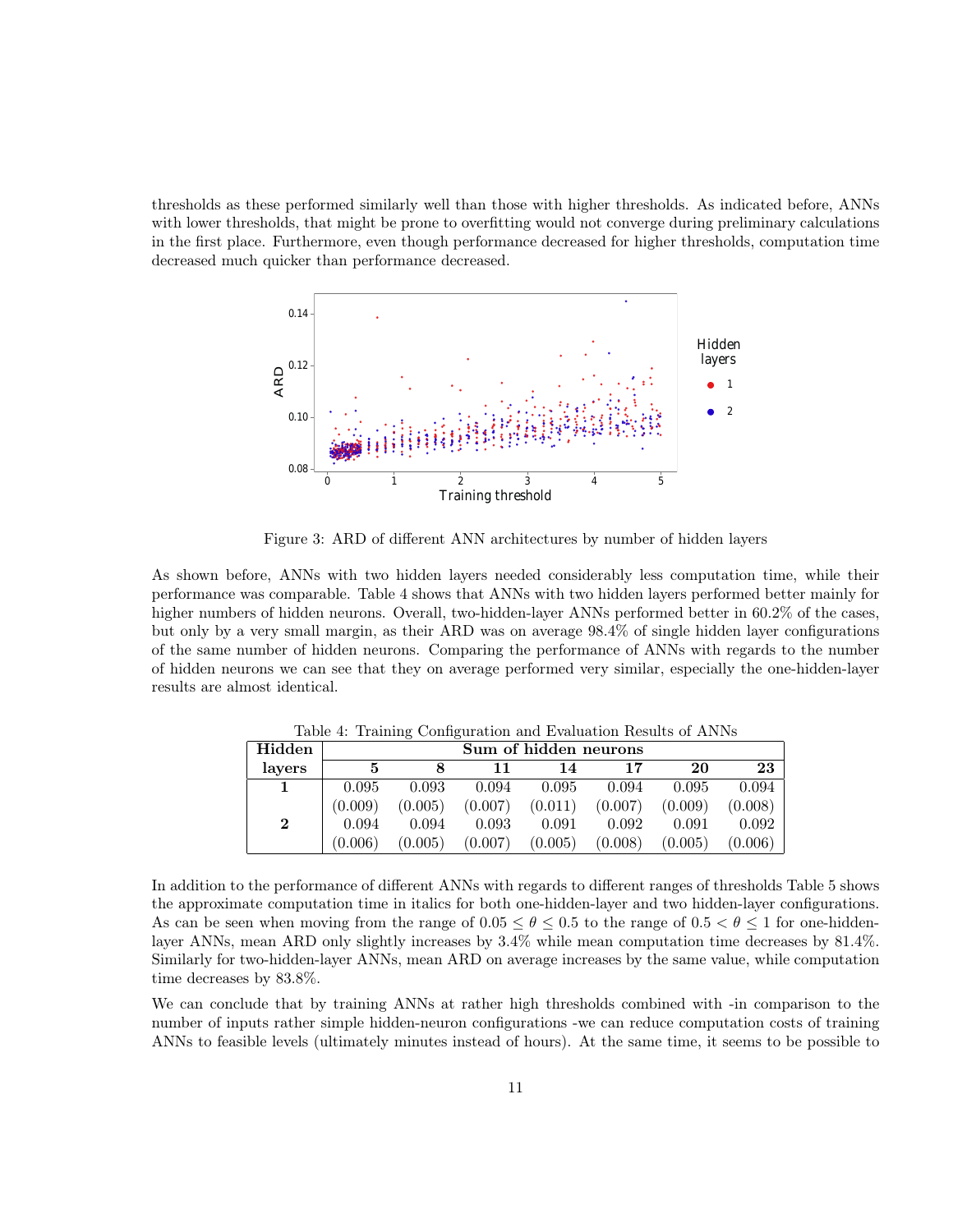| Hidden           |            | Threshold |                   |       |                   |          |            |       |                   |          |
|------------------|------------|-----------|-------------------|-------|-------------------|----------|------------|-------|-------------------|----------|
| lavers           | $\leq 0.5$ |           | $\leq 1 \leq 1.5$ |       | $\leq 2 \leq 2.5$ | $\leq 3$ | $\leq 3.5$ |       | $\leq 4 \leq 4.5$ | $\leq 5$ |
| 1 h.l. $(ARD)$   | 0.088      | 0.091     | 0.093             | 0.094 | 0.096             | 0.097    | 0.100      | 0.102 | 0.101             | 0.102    |
| 1 h.l. $(Dur)$   | 0.129      | 0.024     | 0.015             | 0.012 | 0.009             | 0.007    | 0.006      | 0.006 | 0.005             | 0.004    |
| $2$ h.l. $(ARD)$ | 0.087      | 0.090     | 0.091             | 0.092 | 0.094             | 0.095    | 0.095      | 0.097 | 0.101             | 0.099    |
| $2 h.l.$ (Dur)   | 0.068      | 0.011     | 0.008             | 0.006 | 0.005             | 0.003    | 0.003      | 0.003 | 0.003             | 0.002    |

Table 5: Training configuration, evaluation results and computation time of ANNs

retain comparably good results, which are still noticeably better than the other methods which we evaluated in previous work.

#### 8 Discussion

The presented simulation results clearly show that the aggregation of the outputs of the individual emulators using an ANN is superior to combining these outputs via IDW. Although IDW is conceptually and computationally much simpler than an ANN, this result should not be considered trivial. Notice that in IDW the coefficients in the convex combination of the known outputs, see  $(6)-(7)$ , are a function of the given input point, while the parameters of the ANN based method, see (2) and (3), which also play the role of coefficients in a linear combination of certain values, are constant. Thus IDW tries to produce good approximations by using flexible coefficients while keeping the mapping itself simple. The opposite is true for artificial neural networks. In this sense, our work indicates the utmost importance of choosing a mapping that is complex enough to fit the given training data set.

Our work is also interesting from a conceptual point of view. We have shown how a computer model, in this case our ABM, can be approximated by considering two levels. First, a local level consisting of smaller regions in input space that are identified using cluster analysis. For each such region an emulator is trained using the subset of the training data set that lies in this region. Thus each emulator specializes in a certain part of the computer model, while being unaware of the remaining part. Secondly, a global level where the emulators are combined using an ANN, such that a global view on the computer model is obtained. At each level an optimization step is involved: at the local level the parameters of the emulators are optimized using the training data set, and at the global level the parameters of the ANN are optimized using the same training outputs but having as corresponding inputs the outputs of the emulators.

That is, approximating a computer model given a big training data set generated by it, can be done by a divide and conquer approach: split the problem into smaller problems, solve each of the smaller problems, and solve as remaining problem the aggregation of the solutions in such a way that a good overall approximation is obtained. Our ANN based method optimizes the solutions of the subproblems as well as of the remaining global problem.

### 9 Conclusion and future work

In this paper we have shown how a very big training set can be fitted. Broadly speaking, our method identifies subregions in input space using cluster analysis, then constructs an GP emulator for each subregion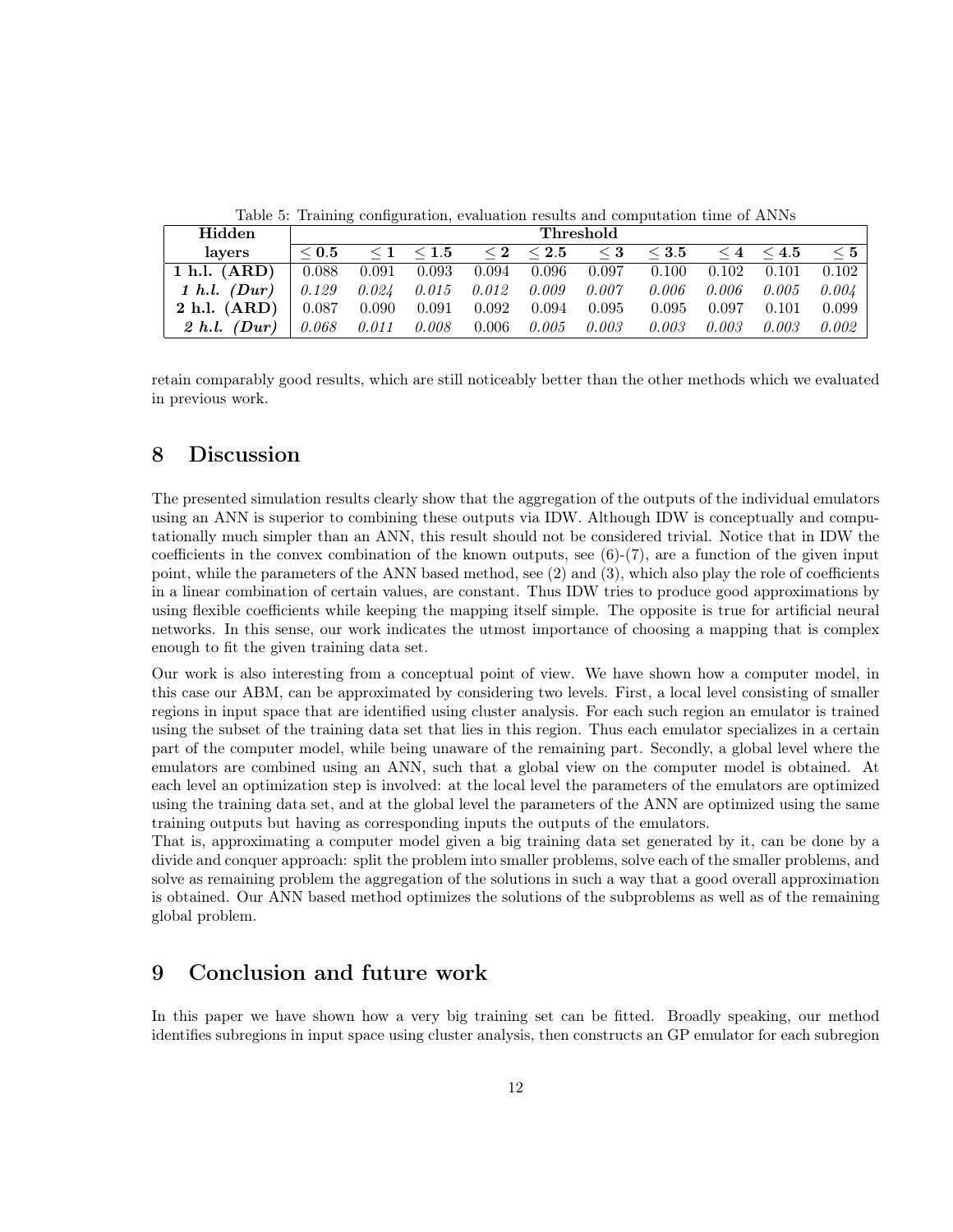and combines these emulators into a final approximator using an ANN. Furthermore we have shown that even quite simple ANN configurations can yield comparably good results as more complex ones, while having the advantage of rendering the ANN approach computationally feasible.

Our work opens the door to at least two interesting research questions that are very relevant for practical applications:

- In our study we applied GP emulation at the local level and an ANN at the global level. However, there is nothing that prevents the use of other methods at either level, e.g. ANNs at the local level and an ANN at the global level. An empirical study of varying combinations of methods would be very useful to answer important questions such as: 'do certain methods systematically collaborate better than other methods?'
- The methods at the local and the global level are applied one after the other, and at both levels there is an optimization step involved. This raises the question as whether a bad model fit at one of the levels can be compensated at the other level. This can be easily analyzed by introducing noise at one of the levels and evaluate how this influences the overall results.

### References

- [1] Alyass A, Turcotte M and Meyre D (2015). From big data analysis to personalized medicine for all: challenges and opportunities. BMC Medical Genomics 8:33.
- [2] Andrianakis I and Challenor P G (1999). The effect of the nugget on Gaussian process emulators of computer models. Computational Statistics and Data Analysis 35(4): 1563-1581.
- [3] Balbo N and Barban N (2014). Does fertility behaviour spread among friends? American Sociological Review 79(3): 412-431.
- [4] Baizan P, Arpino B and Delclòs C E (2016). The effect of gender policies on fertility: The moderating role of education and normative context. European Journal of Population 32: 1-30.
- [5] Bastos L S and O'Hagan A (2009). Diagnostics for Gaussian process emulators. Technometrics 51(4): 425-438.
- [6] Bernardi L and Klärner A (2014). Social networks and fertility. Demographic Research 30: 641-670.
- [7] Billari F C and Prskawetz, A (2003). Agent-based computational demography: Using simulation to improve our understanding of demographic behaviour. Heidelberg, Germany: Physica-Verlag.
- [8] Billari F C, Fent T, Prskawetz, A and Scheffran J (2006). Agent-based computational modelling: Applications in demography, social, economic and environmental sciences. Heidelberg, Germany: Physica-Verlag.
- [9] Bishop C (1996). Neural networks for pattern recognition. Clarendon Press.
- [10] Challenor P (2013). Experimental design for the validation of kriging metamodels in computer experiments. Journal of Simulation  $7(4)$ : 290-296.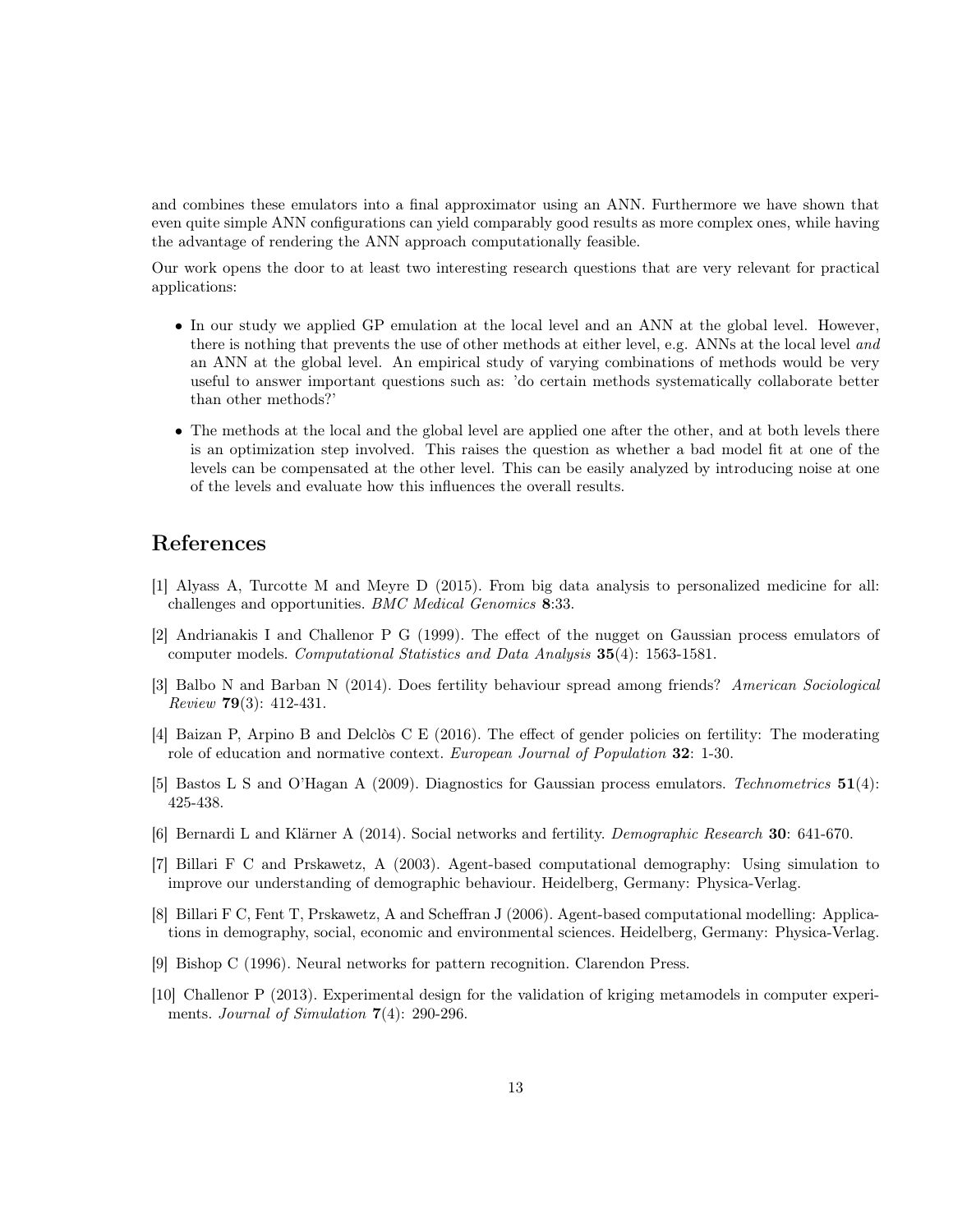- [11] Conti S and O'Hagan A (2010). Bayesian emulation of complex multi-output and dynamic computer models. Journal of Statistical Planning and Inference 140(3): 640-651.
- [12] De Mulder W, Rengs B, Molenberghs G, Fent T and Verbeke G (2015). Statistical Emulation Applied to a Very Large Data Set Generated by an Agent-based Model. In: Proceedings of the Seventh International Conference on Advances in System Simulation 43-48.
- [13] Fan J, Han F and Liu H (2014). Challenges of big data analysis. National Science Review 1(2): 293-314.
- [14] Fent T, Aparicio Diaz B and Prskawetz A (2013). Family policies in the context of low fertility and social structure. Demographic Research 29: 963-998.
- [15] Gilbert N (2007). Agent-based models: quantitative applications in the social sciences. SAGE Publications, Inc.
- [16] Günther F and Fritsch S (2010). Neuralnet: Training of Neural Networks. The R Journal 2(1): 30-38.
- [17] O'Hagan A (2006). Bayesian analysis of computer code outputs: A tutorial. Reliability Engineering  $\mathscr B$ System Safety 91(6): 1290-1300.
- [18] Jain A K, Murty M N and Flynn, P J (1999). Data clustering: a review. ACM Computing Surveys 31: 264-323.
- [19] Klabunde A and Willekens F (2016). Decision-making in agent-based models of migration: State of the art and challenges. European Journal of Population 32(1): 73–97.
- [20] Kleijnen J P C (2014). Simulation-optimization via Kriging and bootstrapping: a survey. Journal of Simulation 8(4): 241-250.
- [21] Li Y and Chen L (2014). Big biological data: challenges and opportunities. Genomics, Proteomics  $\mathcal{B}$ Bioinformatics 12(5): 187-189.
- [22] Macal M C (2016). Everything you need to know about agent-based modelling and simulation. Journal of Simulation  $10(2)$ : 144–156.
- [23] Macal M C and North M J (2010). Tutorial on agent-based modelling and simulation. Journal of Simulation 4(3): 151–162.
- [24] Modena F, Rondinelli C and Sabatini F (2014). Economic insecurity and fertility intentions: The case of Italy. Review of Income and Wealth 60: S233-S255
- [25] Panchal F S and Panchal M (2014). Review on methods of selecting number of hidden nodes in artificial neural network. International Journal of Computer Science and Mobile Computing 3(11): 455-464.
- [26] Riedmiller M and Braun H (1993). A direct adaptive method for faster backpropagation learning: the RPROP algorithm . In: IEEE International Conference on Neural Networks 586-591.
- [27] Shepard D (1968). A two-dimensional interpolation function for irregularly-spaced data. In: Proceedings of the 1968 ACM National Conference.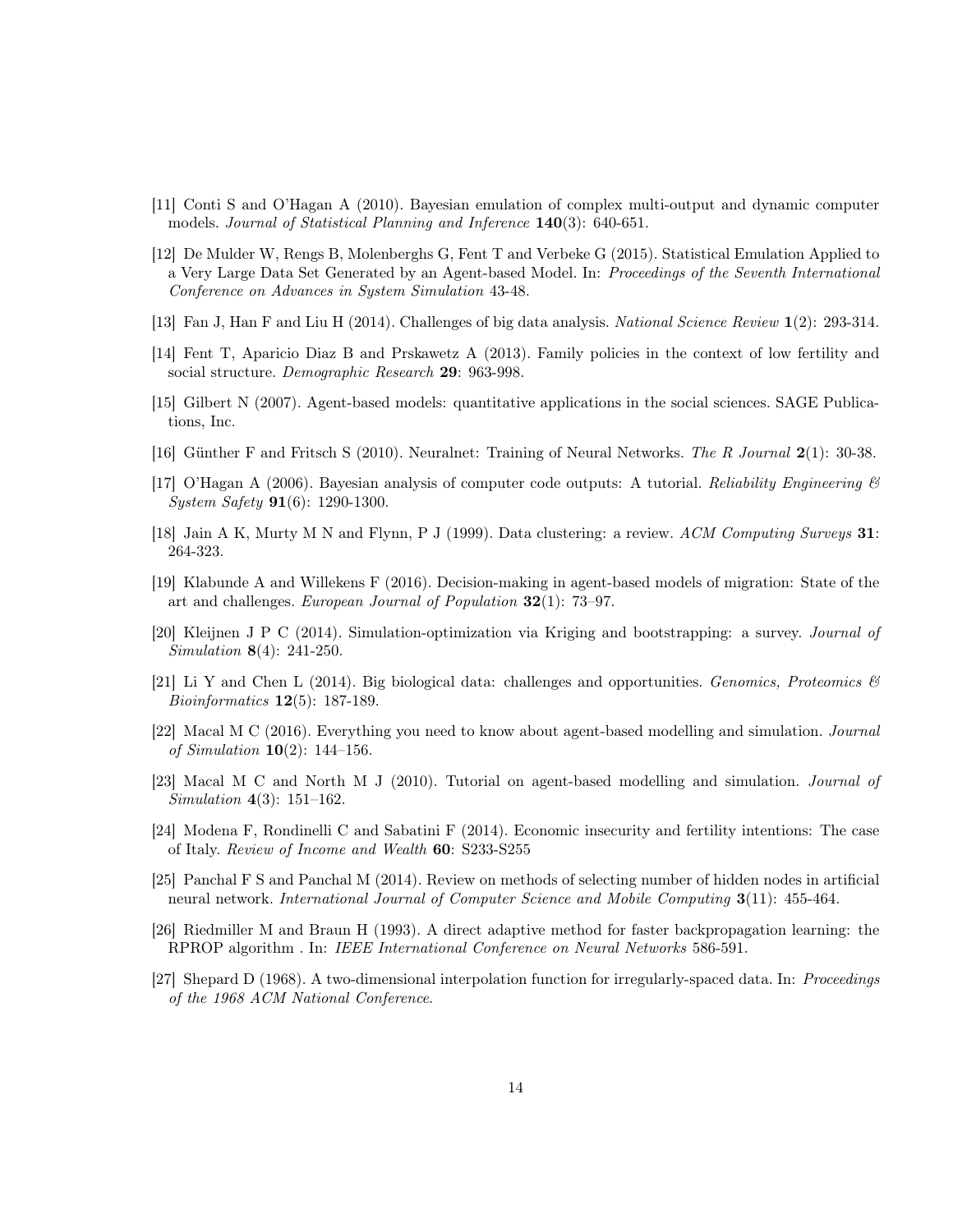## Appendix

Table 6 presents evaluation results for single hidden layer ANN's. Values in square brackets represent the minimum and maximum values for all of the following hidden neuron configurations [5,8,11,14,17,20,23]. The column "approximate duration" reflects computation time for attempting to train 10 repetitions of the given architecture in days.

| Threshold      | Hid. Neuron | <b>ARD</b>     | Approx. dur. | Mean Steps                 | $#$ of ANNs            |
|----------------|-------------|----------------|--------------|----------------------------|------------------------|
| 0.05           | [5, 23]     | [NA, NA]       | [0.13, 0.58] | $\overline{100000,100000}$ | [0,0]                  |
| 0.075          | [5, 23]     | [NA, NA]       | [0.12, 0.53] | [97859, 100000]            | [0,1]                  |
| $0.1\,$        | [5, 23]     | [0.085, 0.091] | [0.12, 0.45] | [83685,99169]              | [1,7]                  |
| 0.125          | [5, 23]     | [0.085, 0.096] | [0.12, 0.39] | [59416, 94917]             | [3,9]                  |
| 0.15           | [5, 23]     | [0.084, 0.089] | [0.12, 0.3]  | [58099,90207]              | [5, 10]                |
| 0.175          | [5, 23]     | [0.084, 0.093] | [0.11, 0.26] | [43676,91828]              | [6, 10]                |
| 0.2            | [5, 23]     | [0.084, 0.088] | [0.11, 0.23] | [40782,89255]              | [4, 10]                |
| 0.225          | [5, 23]     | [0.084, 0.09]  | [0.07, 0.2]  | [33524, 71425]             | [7,10]                 |
| 0.25           | [5, 23]     | [0.085, 0.088] | [0.08, 0.15] | [27857, 61265]             | [9,10]                 |
| 0.275          | [5, 23]     | [0.086, 0.101] | [0.07, 0.15] | [25166, 56103]             | [8, 10]                |
| $\rm 0.3$      | [5, 23]     | [0.084, 0.09]  | [0.05, 0.13] | [24919, 41202]             | [9,10]                 |
| 0.325          | [5, 23]     | [0.084, 0.095] | [0.06, 0.11] | [19202, 59006]             | [7,10]                 |
| 0.35           | [5, 23]     | [0.085, 0.09]  | [0.05, 0.11] | [18969, 51007]             | [8, 10]                |
| 0.375          | [5, 23]     | [0.087, 0.089] | [0.04, 0.09] | [16330, 49161]             | [9, 10]                |
| 0.4            | [5, 23]     | [0.084, 0.09]  | [0.04, 0.09] | [17463, 29452]             | [10, 10]               |
| 0.425          | [5, 23]     | [0.086, 0.108] | [0.04, 0.07] | [13699, 30601]             | [10, 10]               |
| 0.45           | [5, 23]     | [0.085, 0.091] | [0.03, 0.07] | [13835, 35458]             | [9, 10]                |
| 0.475          | [5, 23]     | [0.086, 0.091] | [0.03, 0.08] | [10605, 27032]             | [10, 10]               |
| $0.5\,$        | [5, 23]     | [0.086, 0.098] | [0.03, 0.07] | [11334, 26610]             | [10, 10]               |
| 0.625          | [5, 23]     | [0.086, 0.09]  | [0.03, 0.04] | [9253, 20443]              | [10, 10]               |
| 0.75           | [5, 23]     | [0.085, 0.139] | [0.02, 0.03] | [7449, 14370]              | [10, 10]               |
| 0.875          | [5, 23]     | [0.087, 0.097] | [0.02, 0.04] | [6166, 19581]              | [10, 10]               |
| 1              | [5, 23]     | [0.088, 0.094] | [0.02, 0.03] | [4757, 19116]              | [9,10]                 |
| 1.125          | [5, 23]     | [0.087, 0.116] | [0.02, 0.04] | [4882, 13666]              | [10, 10]               |
| $1.25\,$       | [5, 23]     | [0.085, 0.111] | [0.01, 0.03] | [4034, 8950]               | [10, 10]               |
| 1.375          | [5, 23]     | [0.09, 0.092]  | [0.02, 0.02] | $[3738, 7749]$             | [10, 10]               |
| $1.5\,$        | [5, 23]     | [0.089, 0.095] | [0.01, 0.03] | [3677, 6096]               | [10, 10]               |
| 1.625          | [5, 23]     | [0.09, 0.095]  | [0.01, 0.02] | [3311, 5619]               | [10, 10]               |
| 1.75           | [5, 23]     | [0.089, 0.097] | [0.01, 0.02] | [2926, 5605]               | [10, 10]               |
| 1.875          | [5, 23]     | [0.091, 0.112] | [0.01, 0.02] | [2637,8068]                | [10, 10]               |
| $\overline{2}$ | [5, 23]     | [0.087, 0.111] | [0.01, 0.02] | [2671, 5708]               | [10, 10]               |
| 2.125          | [5, 23]     | [0.092, 0.123] | [0.01, 0.02] | 2305,4280                  | [10, 10]               |
| $2.25\,$       | [5, 23]     | [0.091, 0.098] | [0.01, 0.02] | [2226, 5855]               | [10, 10]               |
| 2.375          | [5, 23]     | [0.088, 0.105] | [0.01, 0.02] | [2308, 4661]               | [10, 10]               |
| 2.5            | [5, 23]     | [0.089, 0.099] | [0.01, 0.02] | [2202, 3479]               | [10, 10]               |
|                |             |                |              |                            | Continued on next page |

Table 6: Evaluation results of ANNs with one hidden layer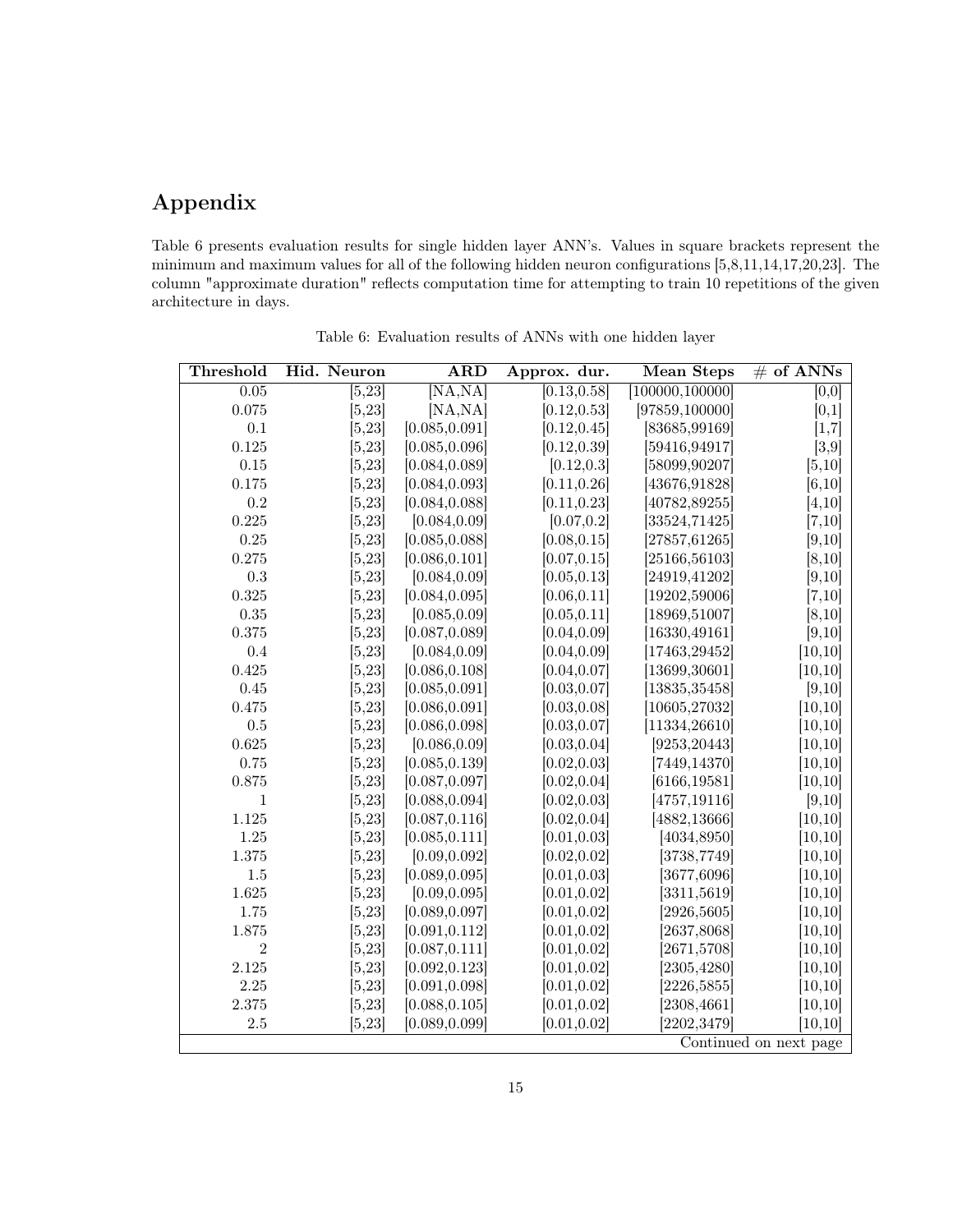| Threshold | Hid. Neuron | <b>ARD</b>     | Approx. dur. | Mean Steps   | $\#$ of ANNs |
|-----------|-------------|----------------|--------------|--------------|--------------|
| 2.625     | [5, 23]     | [0.089, 0.113] | [0.01, 0.02] | [1877, 3046] | [10, 10]     |
| 2.75      | [5, 23]     | [0.092, 0.104] | [0.01, 0.01] | [1570, 3090] | [10, 10]     |
| 2.875     | [5, 23]     | [0.094, 0.102] | [0.01, 0.02] | [1751, 4888] | [10, 10]     |
| 3         | [5, 23]     | [0.093, 0.107] | [0.01, 0.02] | [1718, 2692] | [10, 10]     |
| 3.125     | [5, 23]     | [0.093, 0.11]  | [0.01, 0.01] | [1769, 2785] | [10, 10]     |
| 3.25      | [5, 23]     | [0.093, 0.104] | [0.01, 0.01] | [1496, 3816] | [10, 10]     |
| 3.375     | [5, 23]     | [0.092, 0.103] | [0.01, 0.01] | [1527, 2986] | [10, 10]     |
| $3.5\,$   | [5, 23]     | [0.095, 0.124] | [0.01, 0.01] | [1168, 2611] | [10, 10]     |
| 3.625     | [5, 23]     | [0.091, 0.105] | [0.01, 0.02] | [1255, 2364] | [10, 10]     |
| 3.75      | [5, 23]     | [0.094, 0.103] | [0.01, 0.01] | [1464, 2265] | [10, 10]     |
| 3.875     | [5, 23]     | [0.095, 0.124] | [0.01, 0.02] | [1212, 2931] | [10, 10]     |
| 4         | [5,23]      | [0.094, 0.129] | [0.01, 0.01] | [1272, 2168] | [10, 10]     |
| 4.125     | 5,23        | [0.094, 0.113] | [0.01, 0.01] | [1212, 3028] | [10, 10]     |
| 4.25      | [5, 23]     | [0.094, 0.109] | [0.01, 0.01] | [1021, 4433] | [10, 10]     |
| 4.375     | [5, 23]     | [0.094, 0.113] | [0.01, 0.01] | [1185, 2336] | [10, 10]     |
| 4.5       | [5,23]      | [0.093, 0.111] | [0.01, 0.01] | [1235, 1977] | [10, 10]     |
| 4.625     | [5, 23]     | [0.096, 0.111] | [0.01, 0.01] | [985, 2047]  | [10, 10]     |
| 4.75      | [5, 23]     | [0.093, 0.114] | [0.01, 0.01] | [876, 2158]  | [10, 10]     |
| 4.875     | [5, 23]     | [0.096, 0.119] | [0.01, 0.01] | [919, 2270]  | [10, 10]     |
| 5         | [5,23]      | [0.093, 0.103] | [0.01, 0.01] | [930, 2023]  | [10, 10]     |

Table 7 presents extreme values of evaluation results for two hidden layer ANN's. Values in square brackets represent the minimum and maximum values for all of the following hidden neuron configurations  $[(3,2),(5,3),(7,4),(9,5),(11,6),(13,7),(15,8)]$ . The column "approximate duration" reflects computation time for attempting to train 10 repetitions of the given architecture in days.

| Threshold | Hid. Neuron    | $\bf ARD$      | Approx. dur. | <b>Mean Steps</b> | of ANNs<br>#           |
|-----------|----------------|----------------|--------------|-------------------|------------------------|
| 0.05      | [(3,2),(15,8)] | [NA,NA]        | [0.09, 0.37] | [66377, 100000]   | [0,7]                  |
| 0.075     | [(3,2),(15,8)] | [NA, NA]       | [0.07, 0.26] | [52418, 100000]   | [0,9]                  |
| 0.1       | [(3,2),(15,8)] | [NA, NA]       | [0.07, 0.22] | [35515, 100000]   | [0,10]                 |
| 0.125     | [(3,2),(15,8)] | [0.085, 0.09]  | [0.07, 0.14] | [20088, 96771]    | [3, 10]                |
| 0.15      | [(3,2),(15,8)] | [0.084, 0.087] | [0.07, 0.13] | [12528, 98945]    | [1,10]                 |
| 0.175     | [(3,2),(15,8)] | [0.084, 0.089] | [0.07, 0.09] | [12935, 89341]    | [5, 10]                |
| 0.2       | [(3,2),(15,8)] | [0.085, 0.087] | [0.05, 0.09] | [16048, 82901]    | [5,10]                 |
| 0.225     | [(3,2),(15,8)] | [0.086, 0.09]  | [0.04, 0.08] | [8580, 61265]     | [9,10]                 |
| 0.25      | [(3,2),(15,8)] | [0.085, 0.09]  | [0.04, 0.06] | [9686, 71407]     | [6, 10]                |
| 0.275     | [(3,2),(15,8)] | [0.083, 0.089] | [0.04, 0.05] | [7072, 64904]     | [8, 10]                |
| 0.3       | [(3,2),(15,8)] | [0.085, 0.09]  | [0.04, 0.06] | [7346, 60011]     | [7, 10]                |
| 0.325     | [(3,2),(15,8)] | [0.084, 0.087] | [0.03, 0.05] | [6467,59098]      | [8, 10]                |
| 0.35      | [(3,2),(15,8)] | [0.085, 0.089] | [0.03, 0.05] | [7174, 55130]     | [8,10]                 |
| 0.375     | [(3,2),(15,8)] | [0.086, 0.09]  | [0.03, 0.04] | [5106, 37384]     | [9,10]                 |
|           |                |                |              |                   | Continued on next page |

Table 7: Evaluation results of ANNs with two hidden layers